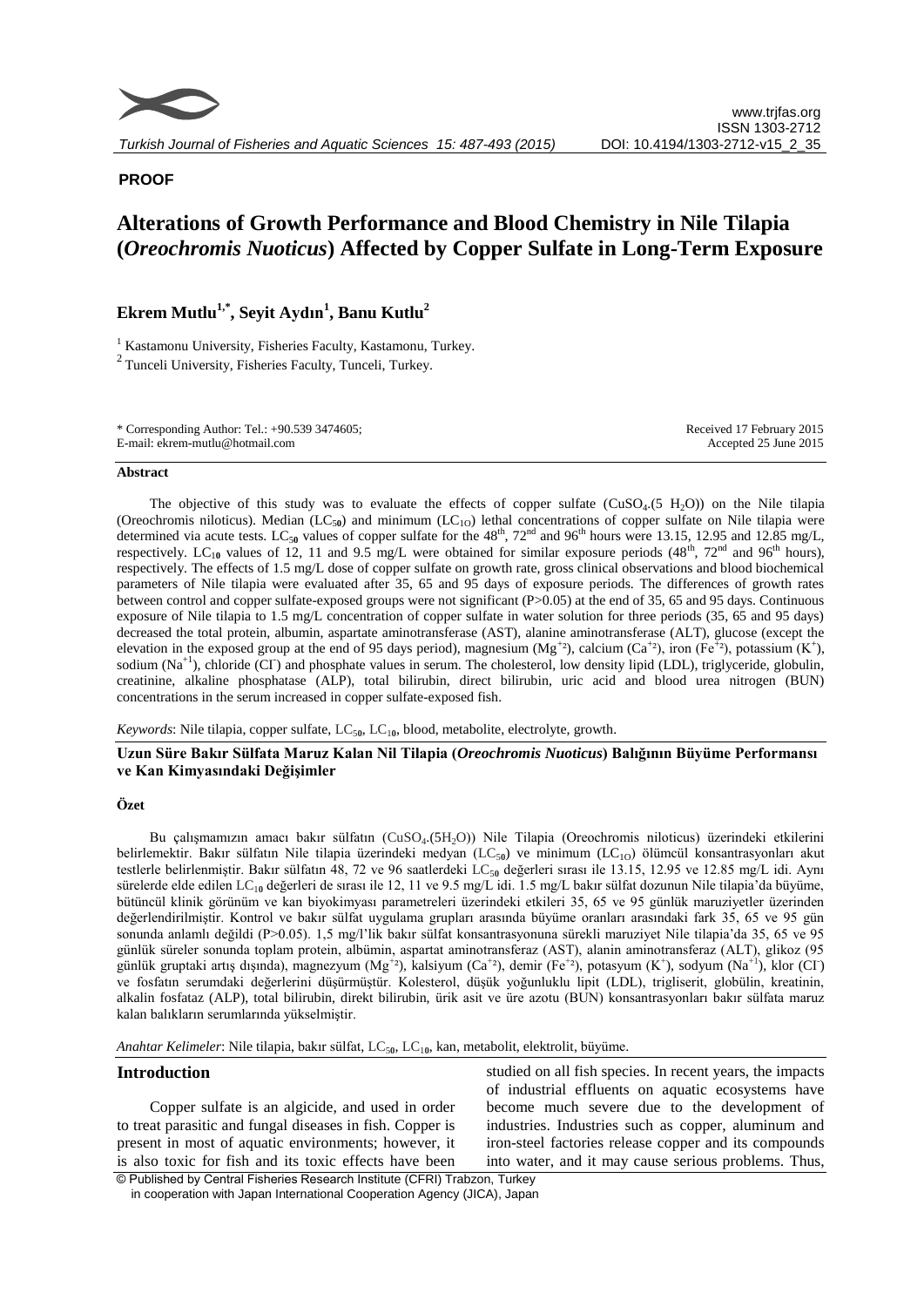the control of toxic substances in environment is now an urgent issue. One of the pollutants leading to heavy metal pollution is the copper element. It has different effects on different species (Mazon *et al*., 2002). In studies on exposure of fish to copper, it has been shown that this exposure leads to negative effects on body weight (Hamilton *et al*., 1977; Schjolden *et al*., 2007), and on digestive enzymes and lipase (Sastry and Gupta, 1978).

Tilapia species are important fish reared in the Mediterranean region in southern Turkey. These fish are economically important, and a research on their physiological response to toxicants should be conducted. In addition, tilapia species have certain physiological capabilities, so they can easily adapt to different environmental conditions. In this study, we used the blood parameters of the fish as indicators of their physiological state. Fish blood parameters have been increasingly used in environmental monitoring softwares as valuable indicators of physiological changes in the presence of toxicants (Mazon *et al*,. 2002; Schjolden *et al*., 2007).

The aims of the present study were to test acute toxicity of copper sulfate in the Nile tilapia (*Oreochromis niloticus*), to observe the effects of copper sulfate on the growth rate of the fish and to investigate the gross and chemical clinical effects of exposure to copper sulfate on the Nile tilapia.

# **Materials and Methods**

The copper sulfate  $(CuSO<sub>4</sub>(5 H<sub>2</sub>O))$  was provided by Sigma®Aldrich Biotechnology LP and Sigma-Aldrich Co, Germany.

Laboratory static renewal tests were conducted in order to determine the median  $(LC_{50})$  and the minimum  $(LC_{10})$  lethal concentrations of copper sulfate in the Nile tilapia (*Oreochromis niloticus*).

Ten fish of similar sizes were sampled randomly, and placed in aquaria. After 15 days of acclimatization, the fish were exposed to various copper sulfate concentrations (0, 1, 2, 3, 4, 5, 6, 7, 8, 9, 10, 11, 12, 13 and 14 mg/L) for 48, 72 and 96 h. The control and each of treated groups were run in triplicate, and a total of 450 Nile tilapia fish were placed 10x10 in each aquarium. During the experiment, dead fish were removed, and mortality was recorded after 48, 72 and 96 h. The  $LC_{50}$  values of copper sulfate for Nile tilapia were calculated by using the Trimmed Spearman-Karber method applied by Hamilton et al. (Statistically Analytic System, 1993). The  $LC_{10}$  values were determined by utilizing linear regression on the percentage of the Nile tilapia mortality data.

The total of 240 Nile tilapia fish was acclimatized to laboratory conditions for 15 days. The fish having average body weight of  $46.10 \pm 2.1$  g were then divided into the experimental and control groups. They were exposed to 1.5 mg/L of copper sulfate in water solution. In the first experiment of the 35 days

period, a total of 40 fish were placed in four aquaria for copper sulfate-exposed treatment. The same number of placement was applied to the control group as in the experimental group. The same procedures were applied to both of the remaining 65 and 95 days period experiment groups and the control groups. During the experiment, all fish were fed regularly with extruded carp pellets. After each 35, 65 and 95 days of trial periods, fish were weighed, and the average growth rate of each fish group was calculated. At the end of each period, necropsy was performed on 10 fish from each treatment, and gross clinical signs were recorded.

This study has been carried out in newly established Toxicology Institute of Hafik Vocational School of Cumhuriyet University. The experiments have been performed within 100 L glass-aquariums (85x40x30 cm). 10 fish have been placed in each of aquariums. Each of work has been carried out with 4 repeats. Before starting the experiment, the fish have been acclimatized to laboratory conditions for 15 days. It has been planned for 3 different durations as 35, 65, and 95 days. During the trial period, water temperature was 26°C with pH 8.32, 6.18 mg/L dissolved oxygen content, 255 mg/L calcium carbonate  $(CaCO<sub>3</sub>$  alkalinity and 33 total hardness (Fr.). The water in aquaria has been renewed every 2 days and the Cu concentration has kept constant by adding copper sulfate. Approximately 2 mL blood sample was drawn from the caudal vein by puncture, and each sample was immediately transferred into individual silicone coated Vacutainer Tubes (Becton Dickinson and Company, Belgium; not containing EDTA). Blood samples were centrifuged promptly at 3,100g- for 10 min, and the serum was removed with a disposable transfer pipette. Concentrations of magnesium (Mg<sup>+2</sup>), chloride (CI), potassium (K<sup>+</sup>), sodium (Na<sup>+</sup>), phosphate, calcium (Ca<sup>+2</sup>), iron (Fe), cholesterol (CHOL), triglyceride (TG), low density lipid (LDL), albumin (ALB), globulin (GLO), creatinine (CRE), total bilirubin (TBIL), direct bilirubin (DBIL), total protein (TP), uric acid (UA), blood urea nitrogen (BUN), glucose (GLC), alkaline phosphatase (ALP), aspartate aminotransferase (glutamate oxalacetate transaminase, AST-GOT) and alanine aminotransferase (glutamate pyruvate transaminase, GPT-ALT) were determined by using an auto-analyzer (Merck-Mega/Toshiba, Japan).

The differences among the growth rates of the fish groups were tested with the variance analyses, and the averages of the groups were analyzed using Duncan's test (Cnaani *et al*., 2000). The data obtained from blood analyses were subjected to non-parametric analysis of variance by using the Minitab User Guide software (Cnaani et al., 2000). A value of P<0.05 was considered significant.

#### **Results**

According to the static renewal method for the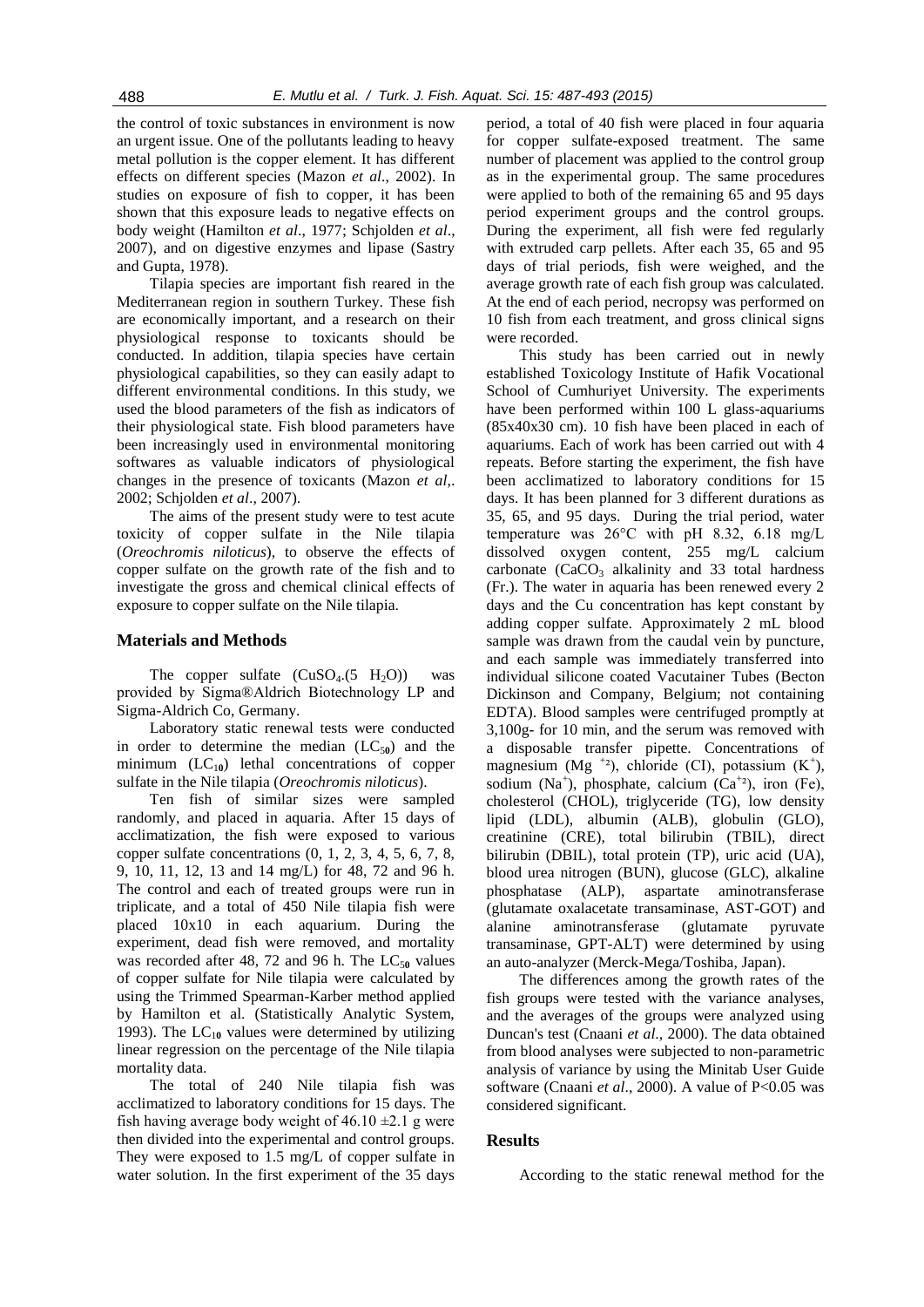acute toxicity testing, the  $LC_{50}$  values of copper sulfate for the Nile tilapia were obtained. The  $LC_{50}$ values for the 48, 72 and 96 h were 13.15, 12.95 and 12.85 mg/L, respectively. The  $LC_{10}$  values for the same time periods were 12, 11 and 9.5 mg/L, respectively.

In 35-day group, the fish group exposed to copper sulfate tolerated the chemical compound without mortality. Gross external or internal sign in the exposed fish group was not observed during necropsy. However, there were necrotic spots in the yellowish liver of the Nile tilapia exposed to copper sulfate at the end of 65 days. A light red in the spleen, pale gills and liver were observed in the fish exposed to copper sulfate after 95 days period.

After 35, 65 and 95 days periods, the growth rate

differences were not statistically significant between the control and the copper sulfate-exposed treatments (Table 1).

Despite the fact that the mean triglyceride level was lower in 65-day copper-sulfate group, the serum cholesterol, LDL and triglyceride concentrations in the copper-sulfate group were significantly higher than those of control group during all three periods (Table 2). The serum globulin, total bilirubin, direct bilirubin, creatinine, uric acid and BUN levels in the exposed group, except a decrease in total bilirubin in 95 days period, were significantly higher than those in the control group in each period (Table 2). The total protein and albumin concentrations in the serum of the copper sulfate-exposed fish were significantly less than those of the control fish after three periods

**Table 1.** The end of 35,65 and 95 days, average growths of Nile tilapia groups ( $n=40$ ; mean  $\pm$  SD;  $*P < 0.05$ )

| Group                      | Growth rate $(\%)$ |                 |                 |
|----------------------------|--------------------|-----------------|-----------------|
|                            | In 35 days         | In 65 days      | In 95 days      |
| Exposed to copper sulphate | $14.3 \pm 3.0$     | $24.92\pm8.4$   | $27.60 \pm 5.4$ |
| Control                    | $16.3 \pm 1.4$     | $27.28 \pm 2.9$ | $30.42 \pm 5.2$ |

**Table 2.** Non-parametric analysis of variance of serum metabolites offish groups ( $n = 30$ , mean  $\pm$  SD). Superscripts in a row with different letters represent significant differences (P < 0.05)

| Test           | Periods (day) | Group                                 |                               |
|----------------|---------------|---------------------------------------|-------------------------------|
|                |               | CuSO <sub>4</sub> (5H <sub>2</sub> O) | Control                       |
| $ALB$ (mg/dL)  | 35 d          | $1.18^{b} \pm 0.007$                  | $1.37^b \pm 0.008$            |
|                | 65 d          | $1.06^{\circ} \pm 0.009$              | $1.35^{\rm b} \pm 0.009$      |
|                | 95 d          | $0.78^{\mathrm{a}}\pm 0.007$          | $1.32^b \pm 0.007$            |
|                | 35 d          | $2.43^b \pm 0.004$                    | $1.68^{\mathrm{a}} \pm 0.001$ |
| $GLO$ (mg/dL)  | 65 d          | $2.60^{\rm b} \pm 0.003$              | $1.68^{\mathrm{a}} \pm 0.001$ |
|                | 95 d          | $2.67^b \pm 0.003$                    | $1.68^{\mathrm{a}} \pm 0.005$ |
| CRE (mg/dL)    | 35 d          | $0.34^b \pm 0.001$                    | $0.22^{\mathrm{a}} \pm 0.001$ |
|                | 65 d          | $0.38^b \pm 0.001$                    | $0.20^{\mathrm{a}} \pm 0.001$ |
|                | 95 d          | $0.41^b \pm 0.001$                    | $0.21^a \pm 0.001$            |
|                | 35 d          | $0.73^b \pm 0.008$                    | $0.41^a \pm 0.010$            |
| $TBL$ (mg/dL)  | 65 d          | $0.74^b \pm 0.054$                    | $0.43^{\circ} \pm 0.008$      |
|                | 95 d          | $0.12^{\mathrm{a}} \pm 0.001$         | $0.43^b \pm 0.008$            |
|                | 35d           | $0.47^b \pm 0.009$                    | $0.21^a \pm 0.006$            |
| $DBIL$ (mg/dL) | 65 d          | $0.52^b \pm 0.007$                    | $0.20^{\mathrm{a}} \pm 0.007$ |
|                | 95 d          | $0.57^b \pm 0.008$                    | $0.20^{\text{a}}.4:0.003$     |
|                | 35 d          | $3.54^{\circ} \pm 0.014$              | $4.21^{b} \pm 0.011$          |
| TP (mg/dL)     | 65 d          | $3.26^{\circ} \pm 0.009$              | $4.15^b \pm 0.009$            |
|                | 95 d          | $3.10^a \pm 0.012$                    | $4.13^b \pm 0.009$            |
| CHOL (mg/dL)   | 35 d          | $135.20^{\rm b} \pm 0.33$             | $95.50^a \pm 0.20$            |
|                | 65 d          | $123.40^{\rm b} \pm 0.23$             | $100.19^a \pm 0.13$           |
|                | 95 d          | $112.80^b \pm 0.41$                   | 99.57 <sup>a</sup> i0.20      |
| $TG$ (mg/dL)   | 35 d          | $66.60^{\rm b} \pm 0.29$              | $62.40^a \pm 0.28$            |
|                | 65 d          | $57.31^{\circ} \pm 0.18$              | $59.97^b \pm 0.14$            |
|                | 95 d          | $7140^{\rm b} \pm 0.20$               | $60.02^{\text{a}}\pm 0.14$    |
| $LDL$ (mg/dL)  | 35 d          | $86.501^{b} \pm 0.89$                 | $77.950^{\circ}$ ± 0.77       |
|                | 65 d          | $110.602^b \pm 0.41$                  | $79.609^{\circ}$ ± 1.50       |
|                | 95 d          | $136.600^{\mathrm{b}}\pm0.42$         | $80.010^4 \pm 0.27$           |
| $UA$ (mg/dL)   | 35 d          | $3.89^{\rm b} \pm 0.006$              | $1.27^{\mathrm{a}} \pm 0.001$ |
|                | 65 d          | $3.85^{\rm b} \pm 0.002$              | $1.36^{\circ} \pm 0.001$      |
|                | 95 d          | $3.94^b \pm 0.001$                    | $1.36^{\circ} \pm 0.002$      |
| BUN (mg/dL)    | 35 d          | $2.30^{\rm b} \pm 0.009$              | $2.12^{\mathrm{a}} \pm 0.007$ |
|                | 65 d          | $2.60^b \pm 0.001$                    | $2.10^{\circ} \pm 0.001$      |
|                | 95 d          | $2.80^{b} \pm 0.001$                  | $2.10^{\circ} \pm 0.001$      |
| GLC (mg/dL)    | 35 d          | $121.80^{\circ} \pm 0.34$             | $135.80^{b} \pm 0.29$         |
|                | 65 d          | $135.60^{\circ} \pm 0.20$             | $137.40^{\rm b} \pm 0.20$     |
|                | 95 d          | $148.30^{b} \pm 0.25$                 | $136.90^{\circ} \pm 0.15$     |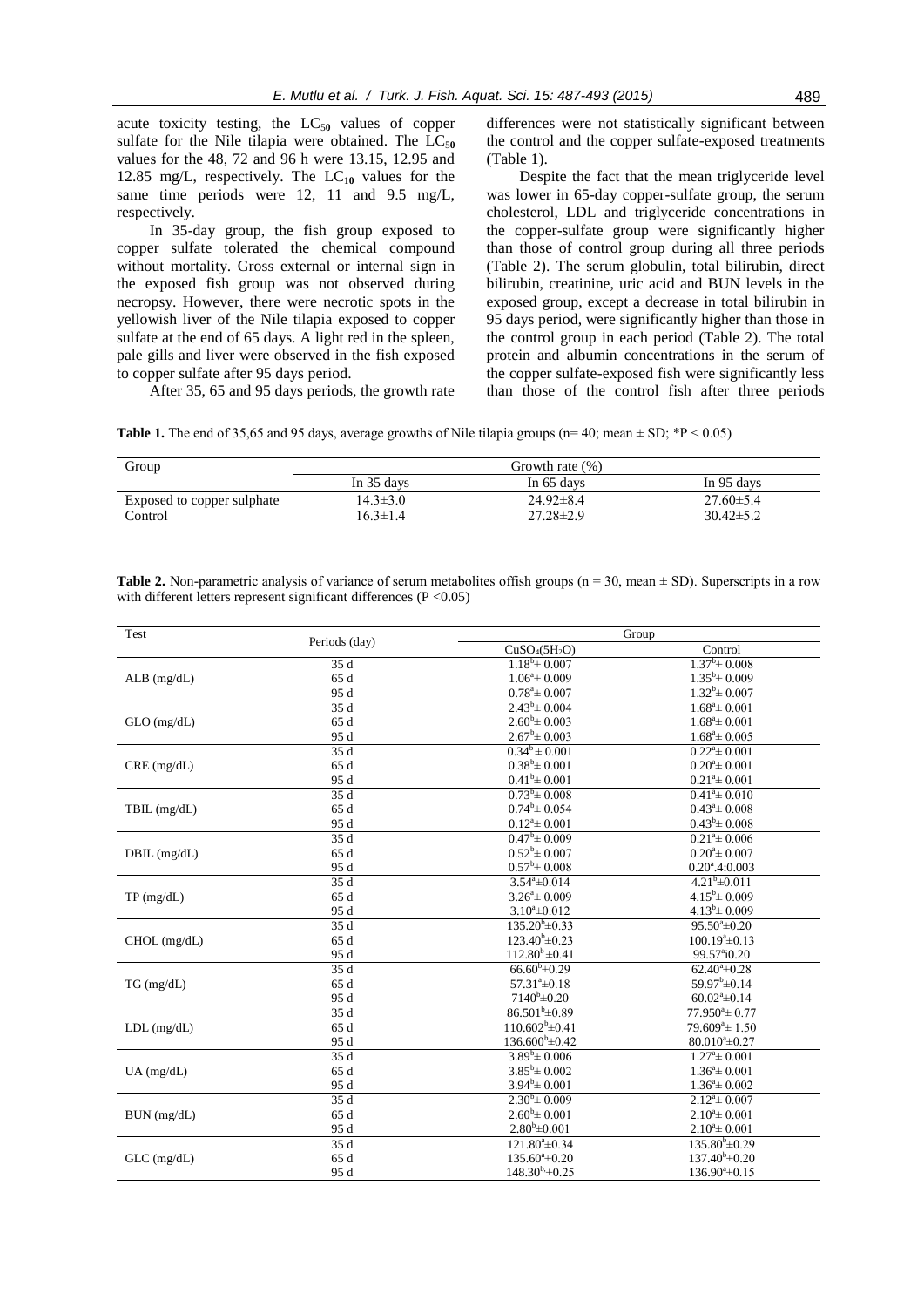(Table 2). At the end of both 35 and 65 days periods, the mean blood glucose levels in both tilapia groups exposed with copper sulfate were significantly less than those in the control Nile tilapia (Table 2). In contrast, the mean glucose concentration in the blood of the exposed group significantly increased after 95 days period (Table 2).

The serum ALP activity of the exposed fish group was significantly higher than that in the control fish after each period (Table 3). The serum AST and ALT activities and magnesium, potassium, sodium, chloride, iron, calcium and phosphate concentrations were significantly lower in the fish group exposed to copper sulfate compared with those of the control group at the end of three periods (Table 3).

#### **Discussion**

The  $LC_{50}$  values of the Nile tilapia suggested that it was one of the most toxicant tolerant freshwater species. This result agrees with the data described in (Qureshi and Saksena, 1980). As stated in (Nussey *et* 

*al*., 1995; Bashir *et al*., 2013; Sağlam *et al*., 2014), the copper has significant toxic effects on fish even at low concentrations. In addition, the partial  $LC_{10}$  values of copper sulfate were higher when compared with those of  $LC_{50}$  values in this study. Our results appeared at 26°C water temperature, with pH 8.32, 6.18 mg/L dissolved oxygen content, 255 mg/L alkalinity (at high alkalinity) and 33 total hardness (Fi\). The 96-h  $LC_{50}$  values of copper sulfate to Tilapia mossambica have been reported to be 1.5 mg/L in water having pH 8.5, 25°C temperature, 115 mg/L hardness and 98 mg/L alkalinity (Mukhopadhyay and Konar, 1984); 18 mg/L in water including pH 8.5, 27°C temperature, 268 mg/L hardness and 115 mg/L alkalinity (Strauss, 2003), The 96-h  $LC_{50}$  values of the blue tilapia exposed to copper sulfate were reported to be 43.1 mg/L in water with pH 8.7, 20.1°C temperature, 114 mg/L hardness and 224.9 mg/L alkalinity; 6.6 mg/L in water with pH 8.4, 20.1°C temperature, 57.5 mg/L hardness and 111.8 mg/L alkalinity; and 0.7 mg/L in water with pH 8.1, 20.1°C temperature, 28.2 mg/L hardness and 57.1 mg/L alkalinity (Perschbacher and

**Table 3.** Non-parametric analysis of variance of serum enzymes and electrolytes offish groups

| Test              | Periods (day) | Group                                 |                           |
|-------------------|---------------|---------------------------------------|---------------------------|
|                   |               | CuSO <sub>4</sub> (5H <sub>2</sub> O) | Control                   |
|                   | 35 d          | $465.20^{b} \pm 0.58$                 | $387.20^{\circ} \pm 0.13$ |
| $ALP$ (U/dL)      | 65 d          | $483.90^{\rm b} \pm 0.27$             | $393.00^a \pm 0.15$       |
|                   | 95 d          | 497.10 <sup>b</sup> $\pm$ 0.26        | $394.00^a \pm 0.17$       |
|                   | 35 d          | $128.30^a \pm 0.04$                   | $210.40^{\rm b} \pm 0.03$ |
| AST (U/dL)        | 65 d          | $121.40^a \pm 0.02$                   | $205.60^b \pm 0.02$       |
|                   | 95 d          | $115.00^{\circ} \pm 0.03$             | $206.20^{b} \pm 0.02$     |
|                   | 35 d          | $20.22^{\mathrm{a}}\pm0.03$           | $41.12^{b} \pm 0.04$      |
| ALT (U/dL)        | 65 d          | $19.35^{\mathrm{a}}\pm0.02$           | $37.08^{\rm b} \pm 0.03$  |
|                   | 95 d          | $20.01^a \pm 0.05$                    | $38.81^{b} \pm 0.03$      |
|                   | 35 d          | $4.52^{\mathrm{a}} \pm 0.005$         | $6.65^b \pm 0.001$        |
| $Mg^{2+}$ (mg/dL) | 65 d          | $4.68^{\mathrm{a}} \pm 0.004$         | $6.59^{\rm b} \pm 0.002$  |
|                   | 95 d          | $4.61^{\circ} \pm 0.002$              | $6.61^b \pm 0.002$        |
|                   | 35 d          | $119.60^{\circ} \pm 0.52$             | $156.80^{b} \pm 0.13$     |
| CI(rmmol/dL)      | 65 d          | $126.40^{\circ} \pm 0.32$             | $150.50^{\circ} \pm 0.21$ |
|                   | 95 d          | $116.00^{\circ}$ ±0.16                | $150.40^{b} \pm 0.22$     |
|                   | 35 d          | $4.45^{\circ} \pm 0.011$              | $7.03^b \pm 0.009$        |
| $K^+$ (mg/dL)     | 65 d          | $4.96^{\circ} \pm 0.021$              | $7.08^{\rm b} \pm 0.007$  |
|                   | 95 d          | $4.29^{\mathrm{a}} \pm 0.015$         | $7.05^{\rm b} \pm 0.009$  |
|                   | 35 d          | $141.01^a \pm 0.35$                   | $210.92^b \pm 0.14$       |
| $Na^+$ (mg/dL)    | 65 d          | $154.30^{\circ} \pm 0.25$             | $202.20^b \pm 0.23$       |
|                   | 95 d          | $148.00^{\circ}$ ±0.15                | $201.90^{\rm b} \pm 0.21$ |
|                   | 35 d          | $7.27^{\mathrm{a}}\pm0.08$            | $11.17^b \pm 0.07$        |
| Phosphate (mg/dL) | 65 d          | $7.83^{\circ}$ ±0.07                  | $11.77^b \pm 0.08$        |
|                   | 95 d          | $6.30^a \pm 0.09$                     | $11.52^b \pm 0.09$        |
|                   | 35 d          | $7.64^{\mathrm{a}} \pm 0.009$         | $8.22^b \pm 0.007$        |
| $Ca^{2+}$ (mg/dL) | 65 d          | $8.02^{\mathrm{a}} \pm 0.007$         | $8.75^b \pm 0.009$        |
|                   | 95 d          | $7.85^{\mathrm{a}}\pm 0.009$          | $8.69^b \pm 0.008$        |
|                   | 35 d          | $18.13^a \pm 0.09$                    | $29.53^b \pm 0.12$        |
| Fe $(mg/dL)$      | 65 d          | $13.23^a \pm 0.18$                    | $32.51^b \pm 0.20$        |
|                   | 95 d          | $10.02^a \pm 0.15$                    | $32.93^b \pm 0.15$        |

(n = 30, mean *±* SD). Superscripts in a row with different letters represent significant differences *(*P<0.05).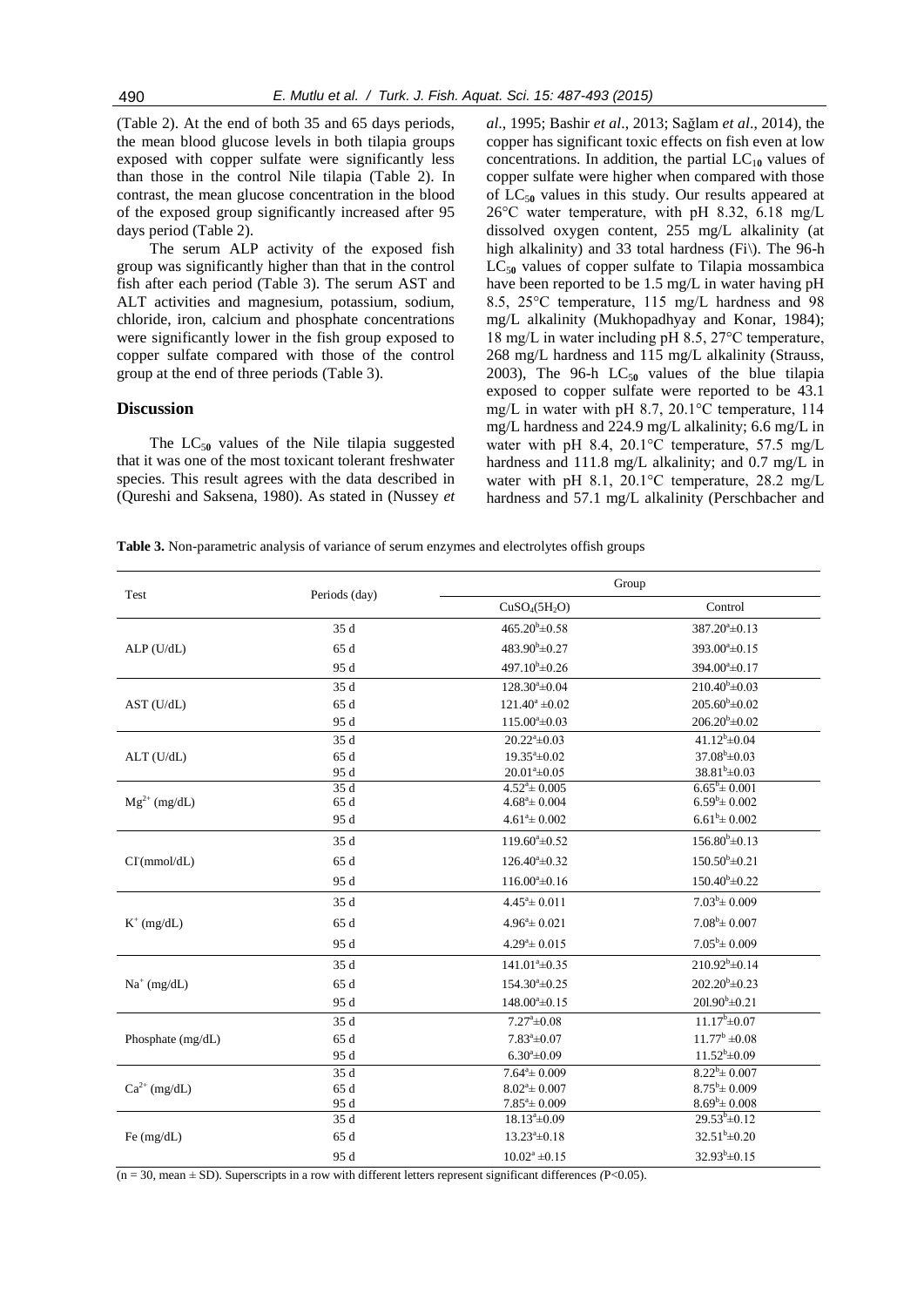Wurts, 1999). High calcium hardness of the water can minimize the toxic effects of copper on fish (Sciera *et al*., 2004; Carvalho and Fernandes, 2006). When data from other studies were compared with our data, it was demonstrated that the typical acute toxicity response of copper sulfate, in which toxicity to tilapia could be high as pH, total alkalinity and total hardness decrease. However, these criteria may vary between fish species and life stage, and the toxicity of copper to Prochilodus scrofa in water with pH 8.0 was observed higher than that in pH 4.5 by Carvalho and Fernandes (Carvalho and Fernandes, 2006). Perschbacher (Perschbacher, 2005) observed an inverse relationship between the toxicity of copper sulfate and water temperature for channel catfish. Temperature, pH and hardness are important variables influencing copper toxicity, and should be considered before treatment.

In this study, copper sulfate caused an insignificant decrease in the growth rate of the Nile tilapia, which is consistent with other studies (Rabago-Castro *et al*., 2006; Wu *et al*., 2007). Our results showed that 1.5 mg copper sulfate/L may safely be exposed to the Nile tilapia for 35 days without any significant effect on the growth of the fish, and the decreases of body weight gain were also insignificant at the end of 65 and 95 days periods. Ali *et al*. (2003) reported that significant decreases were observed in the total weight gain and specific growth rate of the O. niloticus reared in water containing different concentrations of copper; thus, these decreases were linearly correlated with the increase of the copper level in water.

The serum LDL contents in the fish exposed to copper sulfate increased by 11% after 35 days and 38.9% after 65 days and 70.7% after 95 days. The triglyceride value in the serum of the exposed fish group increased 6.7% in 35 days and 16% after 95 days, although a decrease of triglyceride concentration was observed 4.4% in the exposed group after 65 days. The elevations of the serum cholesterol concentrations in the exposed group were 41.6% after 35 days and 23.2% after 65 days; however, there was a 13.3% decrease in the exposed group at the end of 95 days. Our results were parallel to the findings reported in copper sulfate exposure (Chen *et al*., 2004), nephritic syndrome and glycogen storage disease characterized by liver dysfunction (Chen *et al*., 2002; Yang and Chen, 2003), toxicity of heavy metals (Adham *et al*., 2002; Yang and Chen, 2003) and pesticide studies (John, 2007). The gross clinical signs in the liver of the exposed fish with the changes, which was observed as 4% in triglyceride, 5% in cholesterol and 26% in LDL, were detected after 65 and 95 days; however, the changes in the serum lipids, which increased up to 41.6% of cholesterol and 62% of LDL and which decreased down to 20% of triglyceride, did not affect the health of the Nile tilapia during 35 days period. It is known that cholesterol, lipoproteins and triglyceride values are linked with the metabolism of lipids and functions of the liver and kidney (Yang and Chen, 2003). The increases of cholesterol content and the decreases in soluble protein and glycogen levels suggested the possible involvement of carbon skeleton of amino acids and acetyl CoA into cholesterol biosynthesis (Jain, 1999; Aride *et al*., 2007), which could have provided body weight gain and normal carbohydrate metabolism.

The low concentrations of the total protein in the serum of the fish exposed to copper sulfate, which were a 63.4% decrease in 35 days, a 69.6% decrease after 65 days period and a 73.4% decrease at the end of 95 days period, might have resulted from the exposure of copper sulfate. Total protein is used in order to evaluate protein metabolism; low concentrations may occur with nephritic syndrome (Chen *et al*, 2002) and liver disorder (John, 2007).

The changes of the serum albumin in the exposed fish were a 13.9% drop after 35 days period, a 21.5% decrease during 65 days period and a 40.9% decrease in 95 days. The percentages of the changes in the serum albumin concentrations of the fish group exposed to copper sulfate showed an increasing trend during periods from 35 to 65 and 95 days. Our results show that the decreases of albumin concentrations and the elevations of cholesterol and LDL in the serum of the exposed fish are present as was previously reported (De Smet *et al*., 1998). Measurement of serum albumin is of considerable diagnostic value in laboratory fish as it relates to general nutritional status, the integrity of the vascular system and liver function (Gopal *et al*., 1997). Hypoalbuminaemia in fish may be observed in the exposure of pollutants and other stress situations (Gopal *et al*., 1997; Chen *et al*., 2004).

The serum globulin concentrations in the exposed fish groups increased by 104.2% at the end of 35 days, 114.3% after 65 days period and 118.5% in 95 days period. The toxicity of heavy metals could cause an increase in the serum globulin level of fish. Exposure to heavy metals had a detrimental effect on the immunological response in fish (Gopal *et al*., 1997). The increases in serum globulin levels of 35-, 65- and 95-day groups in proportion to control group have shown similarities with findings of Gopal *et al*. (1997) The serum total bilirubin values increased by 78% during 35-day period and 72.1% during 65-day period; however, there was a 72.1% decrease in the total bilirubin concentration of the serum in the exposed group during 95-day period. The direct bilirubin levels in the serum of the fish exposed to copper sulfate elevated 123.8% in 35 days, 160% after 65 days period and 185% at the end of 95 days. Significant increases of the serum globulin, total bilirubin (except the decrease in total bilirubin of the 95-day exposure group) and direct bilirubin concentrations in the exposed fish groups may be the result of the effects of copper sulfate. Direct bilirubin is an amount of the soluble bilirubin in water. On the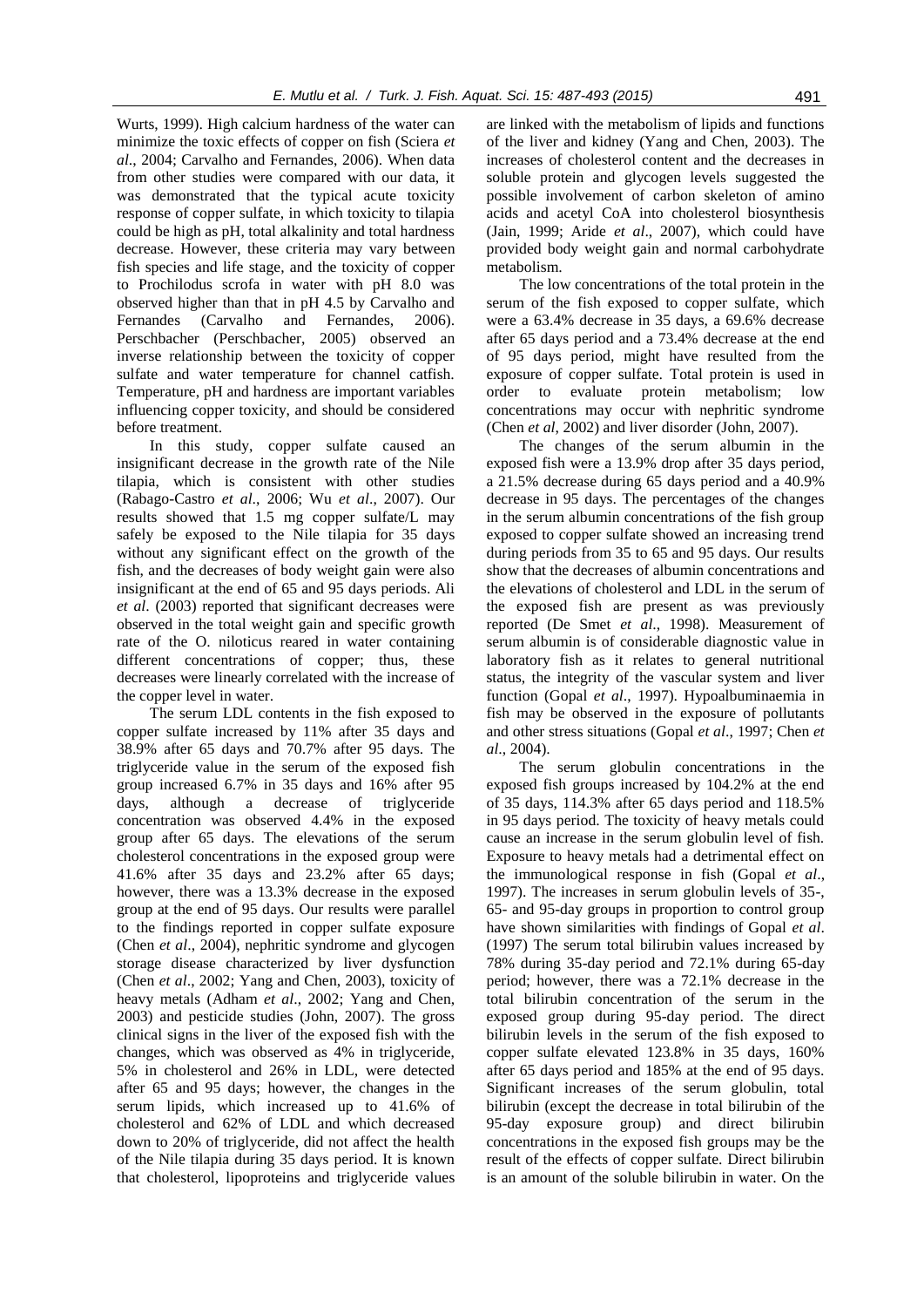contrary, total bilirubin comes to the muscle and the liver by binding to the albumin and globulin in the serum through filtration by the kidney. In addition, bilirubin is a predominant bile pigment found in the circulation in the Nile tilapia derived from disruption of hemoglobin (Folmar, 1993). Serum bilirubin levels of fish could change with hepatocellular disease (Chen *et al*., 2004) and the effect of mycotoxin (Van Vuren *et al*., 1994).

At the end of 35 days, the elevations of the serum creatinine, uric acid and BUN value concentrations in the exposed fish were 54.5%, 206.3% and 8.5%, respectively. After 65 days, the creatinine, uric acid and BUN amounts in the serum of the exposed fish increased 90%, 183.1% and 23.8%, respectively. In 95 days, the increases of creatinine (95.2%), uric acid (189.7%) and BUN (33.3%) were present in the serum of the fish exposed to copper sulfate. The high creatinine, BUN and uric acid might be expected in the serum of the exposed fish, as has been reported with exposures of copper (Chen et al., 2004), pesticides (Jain, 1999), other heavy metals and nitrate (Adham *et al*., 2002). The increases in serum BUN and creatinine concentrations have frequently been used in fish as an indicator of gill and kidney dysfunction (Adham *et al*., 2002; Yang and Chen, 2003), because there is a relationship between exposure to heavy metals and kidney disease. The serum uric acid, BUN and creatinine significantly increased in the copper sulfate-exposed fish in our study. This refers to a kidney failure and increased muscular tissue catabolism. The present data suggest that copper-exposed fish had glomerular dysfunction rather than tubular insufficiency. This finding is in parallel with the fact that the most prominent rise among serum nitrogenous compounds in these fish was reported for uric acid. It could be suggested that the branchial excretion of uric acid and other nitrogenous compounds was inhibited leading to an accumulation of uric acid in blood. This leads to confusion about the role of uric acid and BUN levels in assessing fish health. Any gross abnormality was not in the Nile tilapia although significant changes were caused in serum proteins, bilirubins and nitrogenous compounds following the exposure to copper sulfate after 35 days. However, clinical signs in gills, liver and kidney were present with the changes of these biood parameters in the samples of the exposed fish group after both long terms of 65 and 95 days.

The low serum glucose levels in tilapia group exposed to copper sulfate, which decreased by 10.3% after 35 days, might have resulted from hypoglycemia due to the increase or decrease in the activities of liver enzymes under stress caused by copper sulfate. These results were similar to those reported in long-term copper exposure in fish (Folmar, 1993). The increases of glucose concentrations were observed as 8.3% at the end of 95 days. In the present study, the elevated serum glucose concentrations might have resulted

from hyperglycemia induced by long-term exposure to copper sulfate in the exposed fish. These theories are corroborated by the results of serum enzyme analyses showing the significant increases in ALP levels of the serum of the exposed fish groups, and the significant decreases in AST and ALT levels of the exposed groups. In addition, the decreases in blood glucose may account for the degeneration of muscular tissue. Blood glucose level in fish is known to be very useful as a criterion for diagnosis of the function of liver and muscle tissues (Folmar, 1993; Yang and Chen, 2003; Chen *et al*., 2004), and it could increase in fish exposed to copper (Pepelinjak *et al*., 2002; Nemcsok and Hughes, 1988). The decreased serum AST and ALT values and increased serum ALP activity of fish might be observed in copper exposure (Chen *et al*., 2004) as in our study. When damage occurs in tissues due to the heavy metal, ALT and AST aminotransferase enzymes, which are normally within the cell, have leaked out of the cell in order to neutralize the toxic matter. The serum ALT concentrations in the Nile tilapia group exposed to copper sulfate decreased 50.8% after 35 days, and 47.8% during 65 days, and 48.4%, at the end of 95 days. The falls of the serum AST content in exposed Nile tilapia were 39% in 35 days period, 41% in 65 days 44.2% in 95 days period whereas the ALP values elevated 20.1% during 35 days period, 23.1% after 65 days period and 26.2% in 95 days period.

In our study, the serum calcium concentrations in the fish group were exposed to  $CuSO<sub>4</sub>(5 H<sub>2</sub>O)$ decreased 7% during 35 days, 8.3% after 65 days and 9.7% in 95 days period. A decrease in calcium value of serum might be caused from a deficit in calcium content of tissues and the increased excretion of calcium. Our results differed from Chen et al. (Chen *et al*., 2004), who reported an insignificant elevation in calcium concentration during the course of copper sulfate exposure in short-term; however, they used lower dosage of copper for shorter time than we did in our study. Calcium concentrations in teleosts are normally well regulated (Chen *et al*., 2004). Due to protein binding, calcium levels vary with total protein.

In 35, 65 and 95 days periods, serum phosphate concentrations of the Nile tilapia were exposed to  $CuSO<sub>4</sub>(5H<sub>2</sub>O)$  groups declined by 34.9%, 33.5% and 45.3%, respectively. The explanation for a decrease in phosphate value of blood was probably that the phosphate released by the bones was reused in phospholipids, nucleoprotein and nucleotide synthesis to counter the stress condition. Hypocalcaemia associated with decreased phosphate concentration was demonstrated by John (John, 2007). This was likely to be a result of kidney dysfunction.

The serum magnesium content of tilapia might drop with the effect of copper sulfate (Chen *et al*., 2004) as the decreases in the Nile tilapia exposed to copper sulfate were 32% during 35 days, 29% after 65 days and 30.3% at the end of 95 days period in our study. It is known that magnesium has the roles such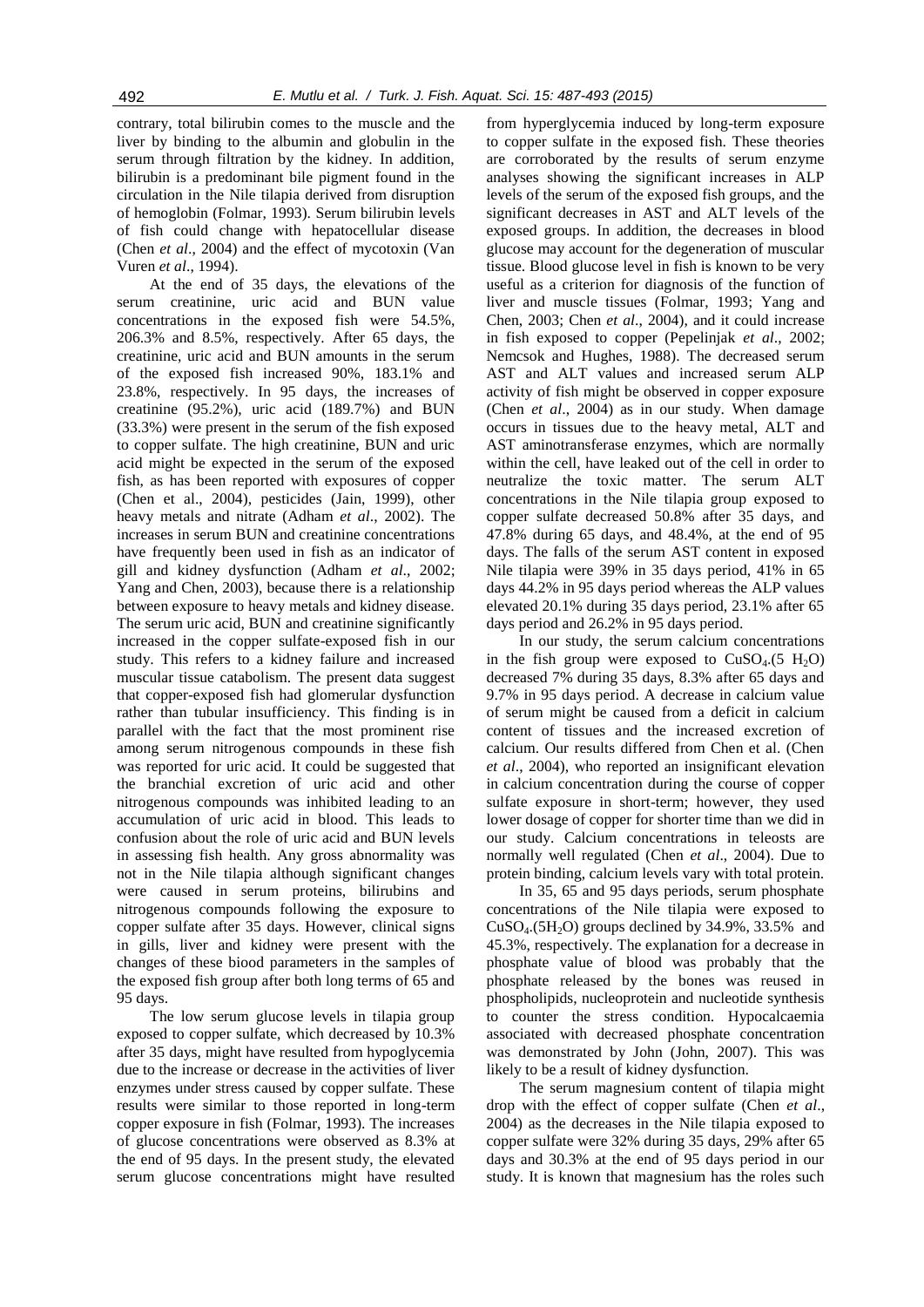as neuromuscular conduct, activity of enzymes and hormones, peripheric function and regulation of metabolism of sodium and potassium in cells in mammals, but further fish studies are needed.

The decreases in the serum iron concentrations of the Nile tilapia exposed to copper sulfate, which showed an increasing percentage trend from short- to long-term, were observed 38.6% in 35 days, 59.3% in 65 days and 70% in 95 days period. Exposure of copper can cause a decrease of iron in serum/plasma offish (Chen *et al*., 2004). In this study, the decreases observed in serum Fe levels of 35-, 65- and 95-day trial periods in proportion to control group have been found to be similar with the findings of Chen *et al* (2004).

The decreases of serum potassium levels in the Nile tilapia exposed to  $CuSO<sub>4</sub>(5 H<sub>2</sub>O)$  were 36.6% after 35 days, 29.9% during 65 days and 39.1% following 95 days. The positive correlations were observed between potassium and serum proteins, except total protein. A significant reduction of the blood serum potassium concentration produces a rise of the gradient of this cation between tissue and extracellular fluids, which can lead to an increase in the membrane potential of body cells. Decreased serum/plasma potassium (Gopal *et al*., 1997), calcium, phosphate (John, 2007) and magnesium levels in fish could be attributed to kidney damage.

The decreases of serum chloride concentrations in the exposed Nile tilapia were 23.7% in 35 days, 16% in 65 days and 22.9% in 95 days. Similarly, the serum sodium contents decreased in the Nile tilapia exposed to  $CuSO<sub>4</sub>$  (5H<sub>2</sub>O) by 33% in 35 days, 23.7% in 65 days and 26.7% in 95 days. Serum sodium and chloride levels in fish could be reduced due to sodium and chloride uptake inhibited by copper as previously reported (Mazon *et al*., 2002). Concentrations of sodium and chloride are regulated by chloride cells located in gill epithelium. Copper could have an adverse impact on osmoregulation in freshwater fish (Mazon *et al*., 2002; Schjolden *et al*., 2007; Chen *et al*., 2004); exposed fish exhibits decreases in serum electrolytes, with an apparent inhibition of sodium and chloride uptake in gill, like it was observed in our study. Exposure to copper sulfate might affect ionoregulation of the Nile tilapia by depressing serum magnesium, potassium, sodium, iron, phosphate and calcium. The role of copper sulfate in ionoregulatory disturbance, mainly indicated by reduced serum electrolyte concentrations, has been well established. There was neither mortality nor any clinical signs although serum ions decreased to 28.5% chloride, 36.6% potassium, 38% magnesium, 33% sodium, 34.9% phosphate, 7% calcium and 38.6% iron in 35 days of exposure. It is concluded that the Nile tilapia can, despite significant reductions of blood ions, survive long (for 35 days) without mortality and gross pathological signs. However, gross clinical signs, which were necrotic pale gills and liver, with decreases of serum ions were observed in the exposed Nile tilapia at the end of both 65 and 95 days periods.

It is concluded that low-level copper sulfate exposure did not cause any damages in the Nile tilapia, because any gross pathological symptom such as anorexia, behavioral abnormality, external or internal clinical signs were not observed; although glucose, hepatic enzymes, proteins, nitrogenous compounds, lipids and ions in blood did significantly change for 35 days period. However, low-level copper sulfate lead to the changes of blood chemistry, damages of gills, liver and spleen in fish after 65 and 95 days of exposure. As a result, further studies including histological examinations should be carried out.

#### **References**

- Adham, K.G., Ibrahim, H.M., Hamed, S.S. and Saleh, R.A. 2002. Blood chemistry of the Nile tilapia, *Oreochromis niloticus* (Linnaeus, 1757). Aquatic Ecology, 36: 549-557.
- AIi, A., AI-Ogaily, S.M.,. Al-Asgah, N.A. and Gropp, J. 2003. Effect of sublethal concentrations of copper on growth performance of *Oreochromis niloiicus.* J. Appl. Ichthyol., 19: 183-188. doi: 10.1046/j.1439- 0426.2003.00440.x
- Bashir, F. H., Othman, M. S., Mazlan, A. G., Rahim, S. M. and Simon, K. D. 2013. Heavy Metal Concentration in Fishes from the Coastal Waters of Kapar and Mersing, Malaysia, Turkish Journal of Fisheries and Aquatic Sciences 14 13: 375-382 (2013) doi: 10.4194/1303-2712-v13\_2\_21
- Carvalho, C.S. and Fernandas, M.N. 2006. Effect of temperature on copper toxicity and hematological responses in the neotropical fish Prochilodus scrofa at low and high pH. Aquaculture, 251: 109-117. doi: 10.1016/j.aquaculture.2005.05.018
- Chen, C.Y., Wooster, G.A. and Bowser, P.R. 2004. Comparative blood chemistry and histopathology of tilapia infected with Vibrio vulnificus or streptococcus iniae or exposed to carbon tetrachloride, gentamicin, or copper sulphate. Aquaculture, 239: 421-443. doi:10.1016/j.aquaculture.2004.05.033
- Chen, Y., Wooster, G.A., Getchell, R.G., Bowser, P.R. and Timmons, M.B.,2002. Blood chemistry of healthy, nephrocalcinosis- affected and ozone- treated tilapia in a recirculation system, with application of discriminant analysis. Aquaculture*,* 218: 89-102. doi: 10.1016/S0044-8486(02)00499-4
- Cnaani, A., Gal, G.A.E. and Hulata, G. 2000. Cold tolerance of tilapia species and hybrids. Aquacult. Int., 8: 289-298.
- De Smet, H., Blust, R. and Moens, L., 1998. Absence of albumin in the plasma of the common carp cyprinus carpio: binding of fatty acids to high density lipoprotein. Fish Physiol. Biochem.*,* 19:71-81. doi:10.1023/A:1007734127146
- Folmar, L.C., 1993. Effects of chemical contaminants on blood chemistry of teleost fish: a bibliography and synopsis of selected effect. *Environ. Toxicol. Chem*, 12: 337-375. doi:10.1002/etc.5620120216
- Gopal, V., Parvathy, S. and Balasubramanian, R.S., 1997. Effect of heavy metals on the blood protein biochemistry of the fish Cyprinus carpio and its use as a bio-indicator of pollution stress. Environ. Monitor.